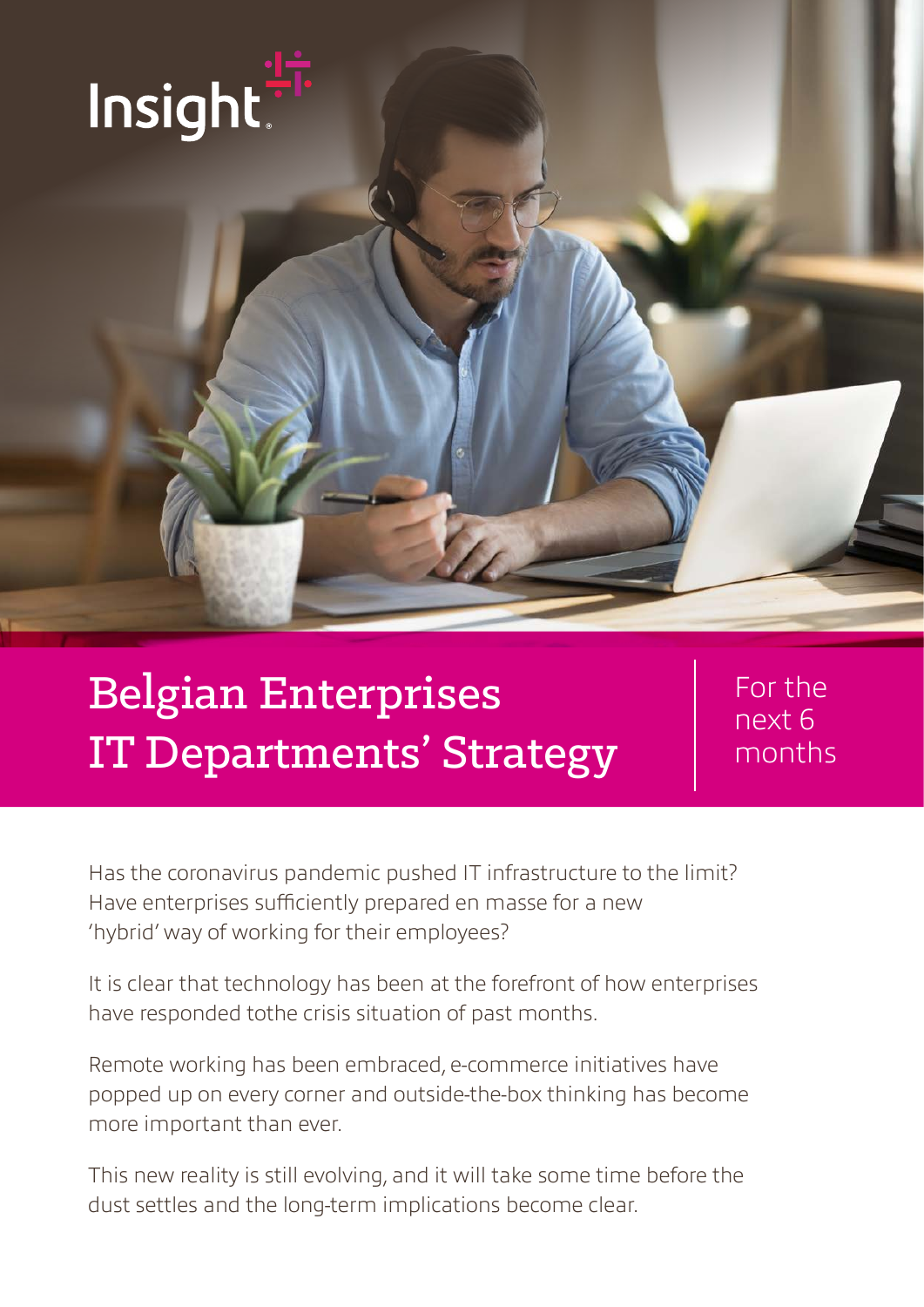## **What about the short term when it comes to IT projects and priorities (i.e. over the next six months)?**

**To better understand what's on the agenda of IT departments, Insight Belgium held one-on-one conversations with its customers and conducted an online survey.**

| What we learnt                                                               |                                                                                                                 |                                                                                                        |                                                                                                                                                  |
|------------------------------------------------------------------------------|-----------------------------------------------------------------------------------------------------------------|--------------------------------------------------------------------------------------------------------|--------------------------------------------------------------------------------------------------------------------------------------------------|
|                                                                              |                                                                                                                 |                                                                                                        |                                                                                                                                                  |
|                                                                              |                                                                                                                 |                                                                                                        |                                                                                                                                                  |
| IT budgets are not being<br>reduced, but closely<br>monitored and optimised. | Multiple priorities in the<br>IT spending budget are<br>forcing companies to make<br>choices in the short term. | There is still a lot of room<br>for improvement in<br>how 'remote working' is<br>implemented and used. | The role of IT within<br>companies continues to gain<br>in importance, transitioning<br>from an 'operational level'<br>to a more strategic role. |

### **IT budgets are not being reduced, but closely monitored and optimised.**

We learnt from the online survey that two out of three Belgian enterprises have kept IT spending at the same level. It may sound surprising, but the majority of large enterprises plan to keep the IT budget 'as is' for the rest of the year, despite a shortfall in revenues.

*Two thirds of IT budgets will not be reduced and one third of IT budgets will be less*

**Most customers confirm that the main focus is on 'optimising' the existing or reduced budget. This means that the budget is being scrutinised down to the very last detail: priorities might change or more needs be covered with the same budget.** 

Past research by Insight (Insight Intelligent Technology Index, 2019) revealed that there is quite some room for 'optimisation'. Take 'cloud services', for instance, for which research has shown that a third of the cloud budget is wasted on 'unused' cloud services.

Conducting a thorough analysis and using the right tools enables organisations to optimise cloud usage and software licensing so that they only pay for the services they actually use.



## **特 Insight**.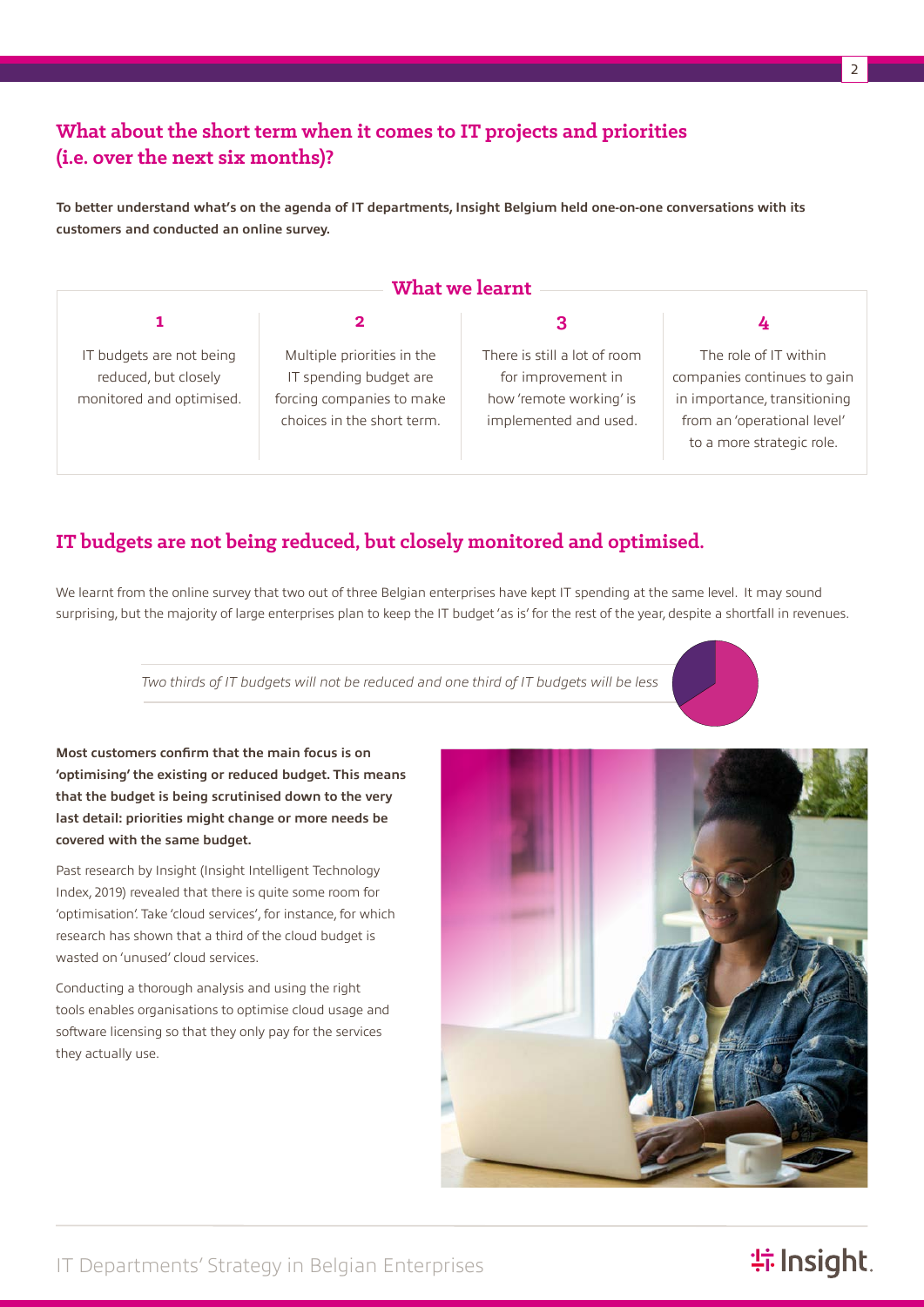## **Multiple priorities in IT spending budgets are forcing companies to make choices in the short term.**

When asked how the IT budget would be spent in the short term, two areas emerged as top priorities: updating hardware for employees and better security. While the latter comes as no surprise, it is clear that the 'new normal' of remote working has initiated a frenetic pace to upgrade mobile devices, screens, etc.



The pandemic has accelerated the long-brewing shift from an on-site to a dispersed workforce and has forced companies to reckon with their technology shortfalls. The list of priorities is impressive. From the one-on-one conversations held with customers, we learned that 'business resilience' is key. The COVID-19 pandemic has irrevocably changed the way businesses everywhere operate, crystallising the link between a robust IT infrastructure and business continuity. All this means that **'securing the business' and 'workforce agility' are now key drivers in selecting the areas for IT investment.**

For example, a large enterprise with headquarters in three different regions was looking for solution to scale up its remote connectivity capacity. All of a sudden, this desire became an emergency. Like many other organisations, the company faced the challenge of enabling its employees to work remotely due to the pandemic.

In a short period of time, Insight introduced Windows Virtual Desktop (WVD) as a secure and high-level cloud solution.



IT Departments' Strategy in Belgian Enterprises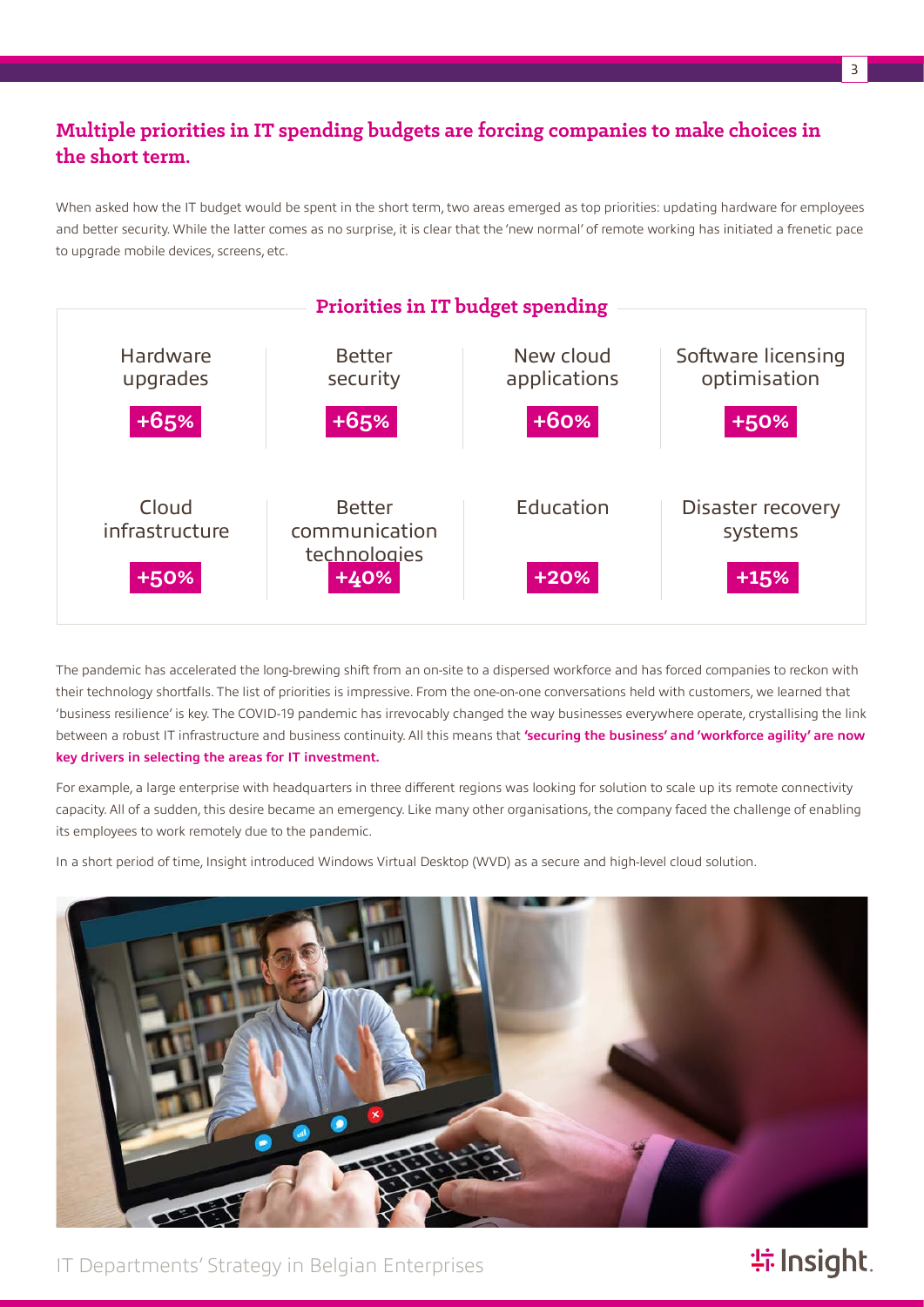## **There is still a lot of room for improvement in how 'remote working' is implemented and used.**

By government decision, almost everyone was forced to start working from home overnight. The overwhelming majority – 65% – of employees of large enterprises were still working from home at the end of August.

What have been the most pressing IT challenges during this time?

#### **Three frequently cited issues:**

1

 $\left( 2\right)$ 

3

- People are not properly trained to use remote working applications.
- Network issues have hampered a smooth and seamless collaboration.
- There are not enough software licenses that allow/enable remote working.

Most company policies for remote working were drafted years ago (i.e. when remote working was 'tolerated', but not encouraged). The pandemic has changed all that.

At Insight, the digital transformation has been a fact for some time now – in terms of hardware, software, motivation techniques and workplace. When the government announced such measures as social distancing and working from home, Insight Belgium took immediate action. This was possible because Insight employees were fully prepared to telework efficiently. In fact, it has been quite a while since there were fixed workstations in Insight offices, where remote working was already a reality.

*More than*

### **70%**

*of respondents indicated that their company's remote working policy will be adapted to make it easier to work from home or from any remote location.*

**Learning from the pandemic experience of the past months, Insight has three tips for other organisations:**

- Ensure a functional and uniform digital working environment.
- Structure the day and provide guidance to your employees.
- Train your managers in remote leadership.



IT Departments' Strategy in Belgian Enterprises

# **特Insight**.